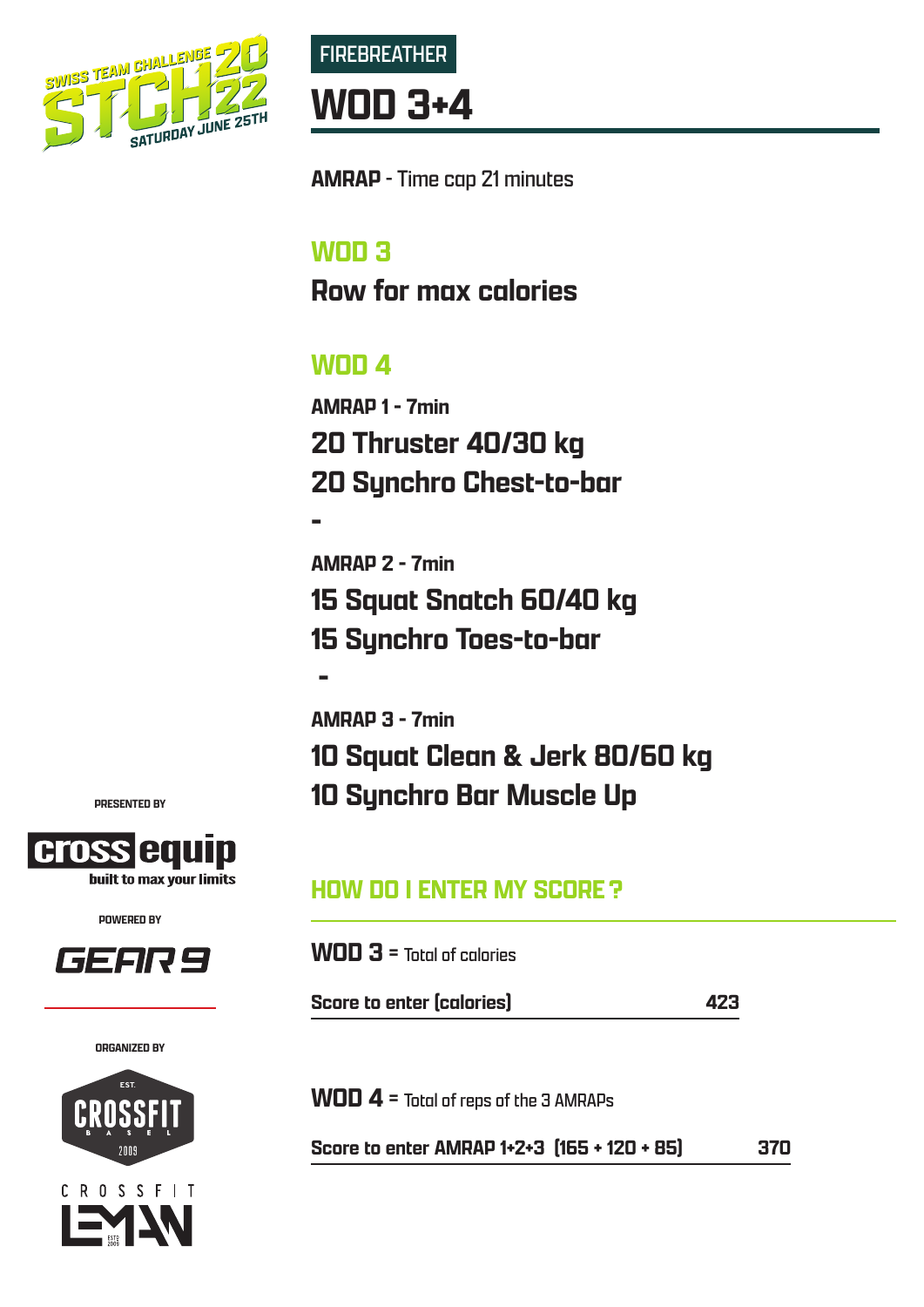



## **AMRAP** - Time cap 21 minutes

## **WOD 3**

**Row for max calories**

# **WOD 4**

**AMRAP 1 - 7min 20 Thruster 30/20 kg 20 Pull-up** 

**-**

 **-**

**AMRAP 2 - 7min 15 Squat Snatch 45/30 kg 15 Toes-to-bar**

**AMRAP 3 - 7min 10 Squat Clean & Jerk 60/40 kg 10 Chest-to-bar Pull-up**

## **HOW DO I ENTER MY SCORE?**

 $WOD 3 = \text{Total of collaries}$ 

**Score to enter (calories) 423**



**WOD 4** = Total of reps of the 3 AMRAPs

**Score to enter AMRAP 1+2+3 (165 + 120 + 85) 370**

**PRESENTED BY**



**POWERED BY**

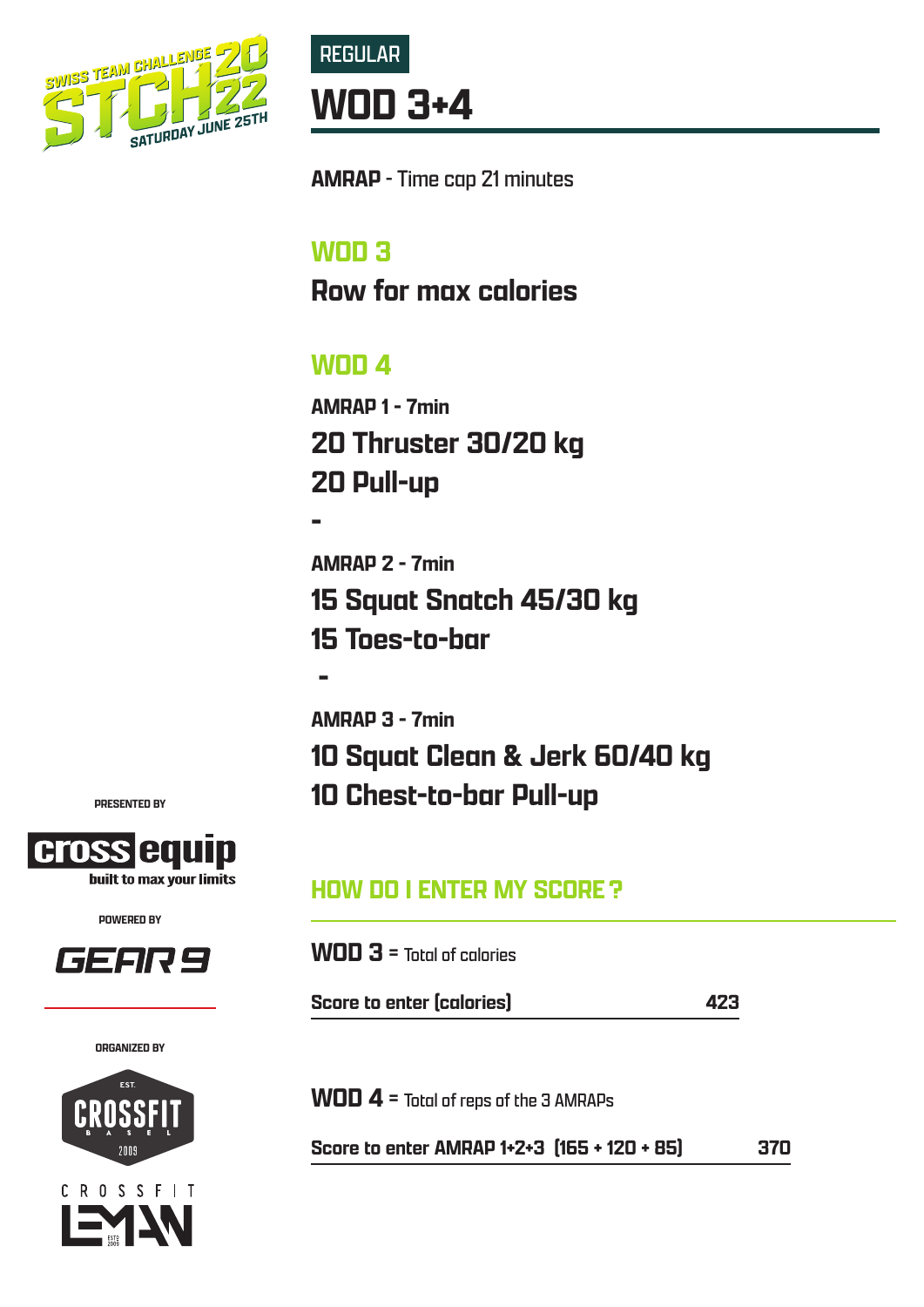



## **AMRAP** - Time cap 21 minutes

## **WOD 3**

**Row for max calories**

# **WOD 4**

**-**

 **-**

**AMRAP 1 - 7min 20 Thruster 20/15 kg 20 Jumping Pull-up** 

**AMRAP 2 - 7min 15 Power Snatch 25/20 kg 15 Hanging Knee Raise**

**AMRAP 3 - 7min 10 Power Clean & Jerk 35/25 kg 10 Jumping Chest-to-bar Pull-up**

## **HOW DO I ENTER MY SCORE?**

 $WOD 3 = \text{Total of collaries}$ 

**Score to enter (calories) 423**



**WOD 4** = Total of reps of the 3 AMRAPs

**Score to enter AMRAP 1+2+3 (165 + 120 + 85) 370**

**PRESENTED BY**



**POWERED BY**



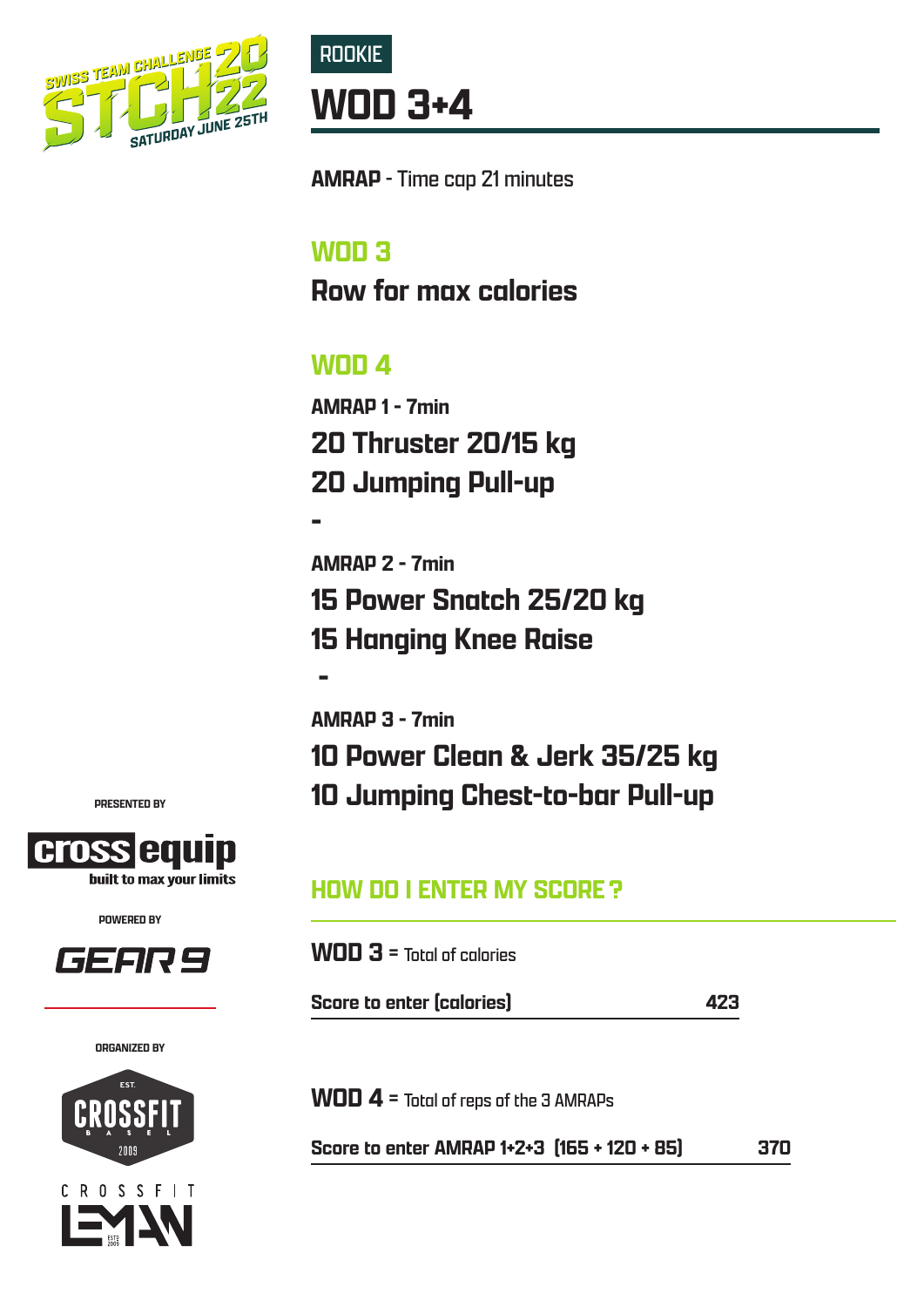



**WOD 3+4 - SCORECARD**

# **WOD 3**

#### **NUMBER OF CALORIES**

| $WDD$ <sup>4</sup> |                                | $\blacksquare$                  | 2 <sup>1</sup> | $\overline{\mathbf{3}}$ | $\overline{\mathbf{4}}$ | 5       | 6           | $\overline{7}$ |
|--------------------|--------------------------------|---------------------------------|----------------|-------------------------|-------------------------|---------|-------------|----------------|
| <b>AMRAP1</b>      | <b>20 THRUSTER 40/30 KG</b>    | 20                              | 60             | 100                     | 140                     | 180     | 220         | 260            |
|                    | <b>20 SYNCHRO CHEST-TO-BAR</b> | 40                              | 80             | 120                     | 160                     | 200     | 240         | 280            |
|                    |                                |                                 |                |                         |                         |         |             |                |
| <b>AMRAP 2</b>     | 15 SQUAT SNATCH 60/40 KG       | 15                              | 45             | 75                      | 105                     | 135     | 165         | 195            |
|                    | <b>15 SYNCHRO TOES-TO-BAR</b>  | 30                              | 60             | 90                      | 120                     | 150     | 180         | 210            |
|                    |                                |                                 |                |                         |                         |         |             |                |
| <b>AMRAP3</b>      | 10 SQUAT C&J 80/60 KG          | $1\Box$                         | 30             | 50                      | 70                      | 90      | $11\square$ | 130            |
|                    | 10 SYNCHRO BAR MUSCLE- UP      | 20                              | $4\square$     | 60                      | $_{\rm 80}$             | $100\,$ | 120         | 140            |
|                    |                                | <b>SCORE AMRAP 3</b>            |                |                         |                         |         |             |                |
|                    |                                | <b>SCORE TOTAL AMRAP 1+2+3:</b> |                |                         |                         |         |             |                |

## **CATEGORY:** n **FIREBREATHER**



**WOD 3**: Calories  $\vert$  **WOD 4**: Total Reps (AMRAP 1+2+3)

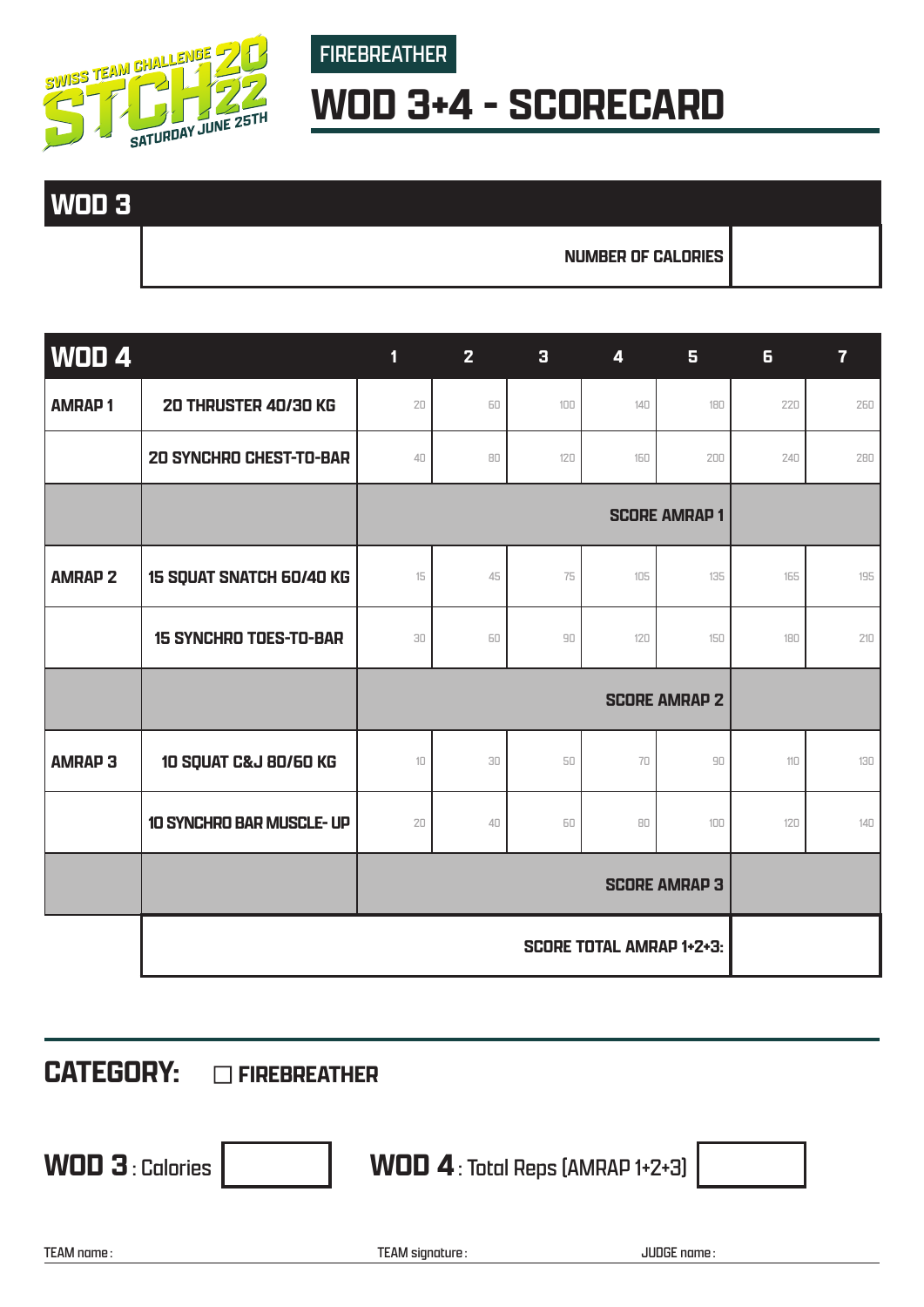

**WOD 3+4 - SCORECARD**

REGULAR

# **WOD 3**

#### **NUMBER OF CALORIES**

| WOD 4          |                                  | $\blacksquare$                  | $\overline{2}$    | $\overline{\mathbf{3}}$ | $\overline{\mathbf{4}}$ | 5 <sub>1</sub>                     | 6           | $\overline{7}$ |
|----------------|----------------------------------|---------------------------------|-------------------|-------------------------|-------------------------|------------------------------------|-------------|----------------|
| <b>AMRAP1</b>  | <b>20 THRUSTER 30/20 KG</b>      | 20                              | 60                | $100$                   | 140                     | 180                                | 220         | 260            |
|                | 20 PULL-UP                       | $40$                            | ${\sf B} {\sf D}$ | 120                     | 160                     | 200                                | 240         | 280            |
|                |                                  | <b>SCORE AMRAP1</b>             |                   |                         |                         |                                    |             |                |
| <b>AMRAP 2</b> | 15 SQUAT SNATCH 45/30 KG         | 15                              | 45                | 75                      | 105                     | 135                                | 165         | 195            |
|                | <b>15 TOES-TO-BAR</b>            | 30                              | 60                | $90\,$                  | 120                     | 150                                | 180         | $210\,$        |
|                |                                  |                                 |                   |                         |                         |                                    |             |                |
| <b>AMRAP3</b>  | <b>10 SQUAT C&amp;J 60/40 KG</b> | $1\Box$                         | 30                | 50                      | $70\,$                  | $\ensuremath{\mathsf{g}}\xspace_0$ | $11\square$ | 130            |
|                | 10 CHEST-TO-BAR PULL-UP          | 20                              | $\sqrt{4}$        | 60                      | $_{\rm 80}$             | $1\Box$                            | 120         | 140            |
|                |                                  | <b>SCORE AMRAP 3</b>            |                   |                         |                         |                                    |             |                |
|                |                                  | <b>SCORE TOTAL AMRAP 1+2+3:</b> |                   |                         |                         |                                    |             |                |

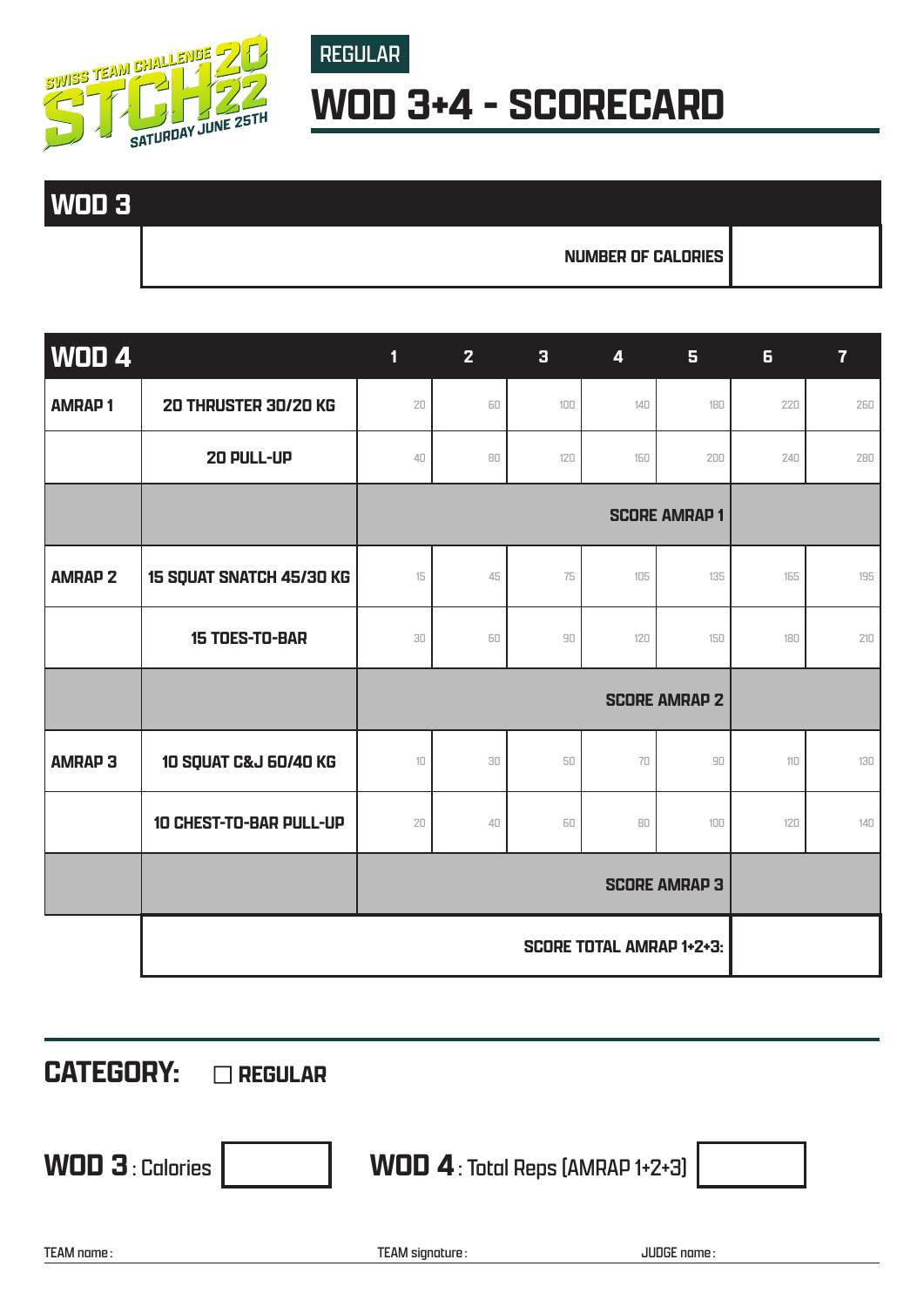

# ROOKIE **WOD 3+4 - SCORECARD**

# **WOD 3**

#### **NUMBER OF CALORIES**

| WOD 4          |                                  | 1                    | 2 <sup>1</sup>    | $\overline{\mathbf{3}}$ | $\overline{\mathbf{4}}$ | 5   | 6   | $\overline{7}$ |
|----------------|----------------------------------|----------------------|-------------------|-------------------------|-------------------------|-----|-----|----------------|
| <b>AMRAP1</b>  | <b>20 THRUSTER 20/15 KG</b>      | 20                   | 60                | $100$                   | 140                     | 180 | 220 | 260            |
|                | <b>20 JUMPING PULL-UP</b>        | 40                   | ${\sf B} {\sf D}$ | 120                     | 160                     | 200 | 240 | 280            |
|                |                                  | <b>SCORE AMRAP1</b>  |                   |                         |                         |     |     |                |
| <b>AMRAP 2</b> | <b>15 POWER SNATCH 25/20 KG</b>  | 15                   | 45                | 75                      | 105                     | 135 | 165 | 195            |
|                | <b>15 HANGING KNEE RAISE</b>     | 30                   | 60                | $90\,$                  | 120                     | 150 | 180 | 210            |
|                |                                  |                      |                   |                         |                         |     |     |                |
| <b>AMRAP3</b>  | <b>10 POWER C&amp;J 35/25 KG</b> | 10                   | 30                | 50                      | 70                      | 90  | 110 | 130            |
|                | 10 JUMPING C2B PULL-UP           | 20                   | 40                | 60                      | 80                      | 100 | 120 | 140            |
|                |                                  | <b>SCORE AMRAP 3</b> |                   |                         |                         |     |     |                |
|                | <b>SCORE TOTAL AMRAP 1+2+3:</b>  |                      |                   |                         |                         |     |     |                |

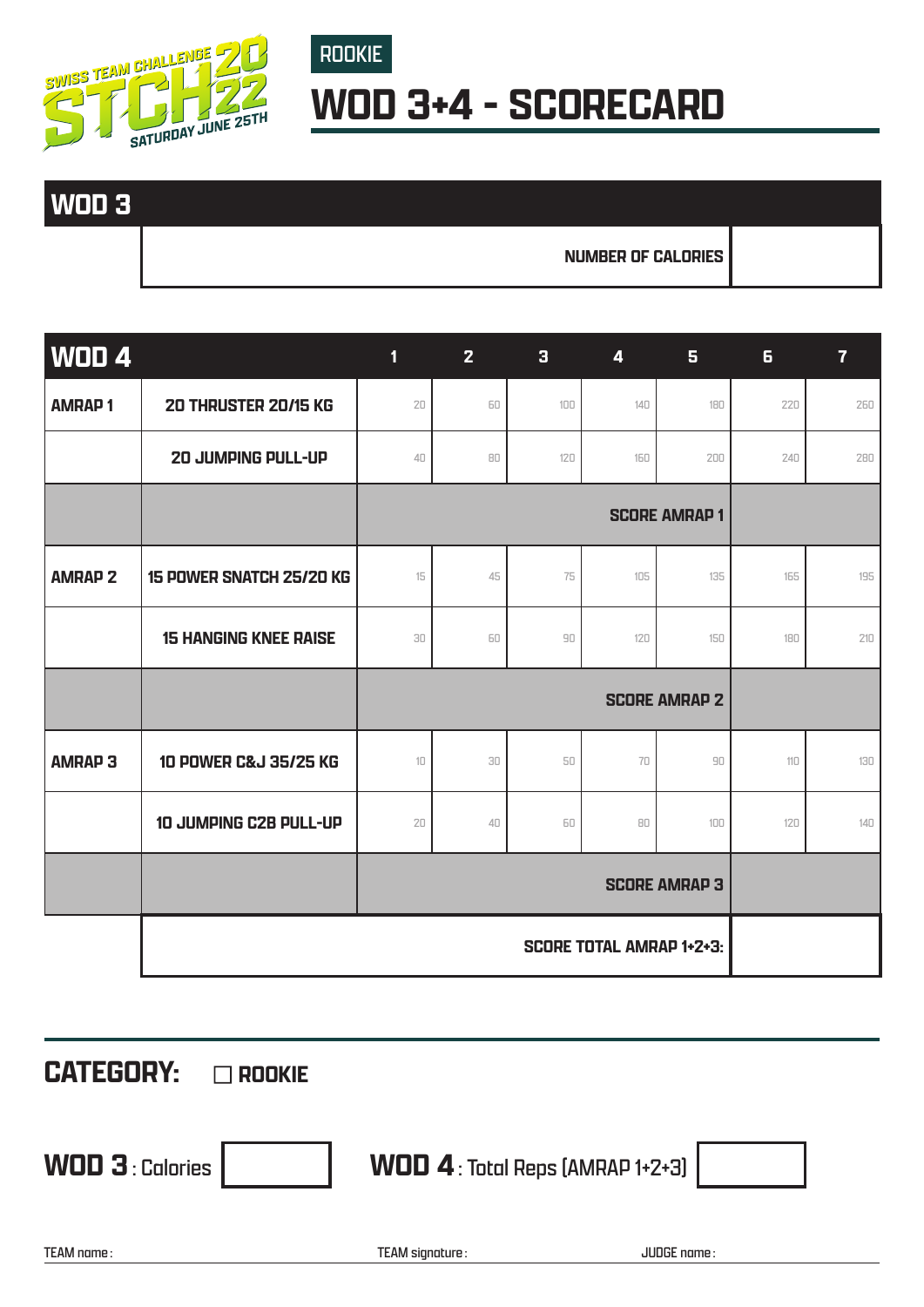

FIREBREATHER - REGULAR - ROOKIE

# **WOD 3+4 - STANDARDS**

### **WOD 3:**

### **Row for calories**

The damper setting and foot positions may be adjusted by the athlete at any time before and during the row.

The monitor on the rower must be set to zero calories at the beginning of the workout. The athlete who rows first may sit on the rower and get ready but shouldn't touch the handles till the clock says "go". During the workout, athletes are allowed to switch and share their rowing work as they want to. The final result is the number of calories at the end of the workout after 24minutes.

### **WOD 4:**

2 Barbells, switch as needed. Barbell has to be loaded during the workout by the athlete.

### **Thruster:**

Each thruster begins with the barbell on the ground. The crease of the athlete's hip must clearly pass below the top of the athlete's knees in the bottom position. A full squat clean into the thruster is allowed when the bar is taken from the floor. The rep is credited when: - the athlete's hips, knees, and arms are fully extended; and - the bar is directly over, or slightly behind, the middle of their body. The rep must be completed in one fluid motion from the bottom of the squat. A front squat followed by a jerk is not allowed. If the barbell is dropped from overhead, it must settle on the ground before the athlete picks it up for the next repetition. Athletes may NOT receive assistance moving or resetting their barbell.

### **Synchronized Chest to Bar Pull ups:**

At the start of each rep, the arms must be fully extended and the feet must be off the ground. Any style of pull-up or grip is permitted as long as the requirements are met. The rep is given when the athletes clearly touch the bar with their body at or below the collarbone. Athletes must touch the bar at the same time. If one athlete reaches the bar ahead of the other, he/she may wait at the top position for the teammate.

### **Pull ups:**

These are standard Pull ups. Any style of pull-up or grip is permitted as long as the requirements are met.

At the start of each rep, the arms must be fully extended and the feet must be off the ground. At the top, the chin must pass the horizontal plane of the bar.

### **Chest to Bar Pull ups:**

These are standard Chest to Bar Pull ups. At the start of each rep, the arms must be fully extended and the feet must be off the ground. Any style of pull-up or grip is permitted as long as the requirements are met. At the top, the chest must touch the bar underneath the collar bone.

**PRESENTED BY**



**POWERED BY**



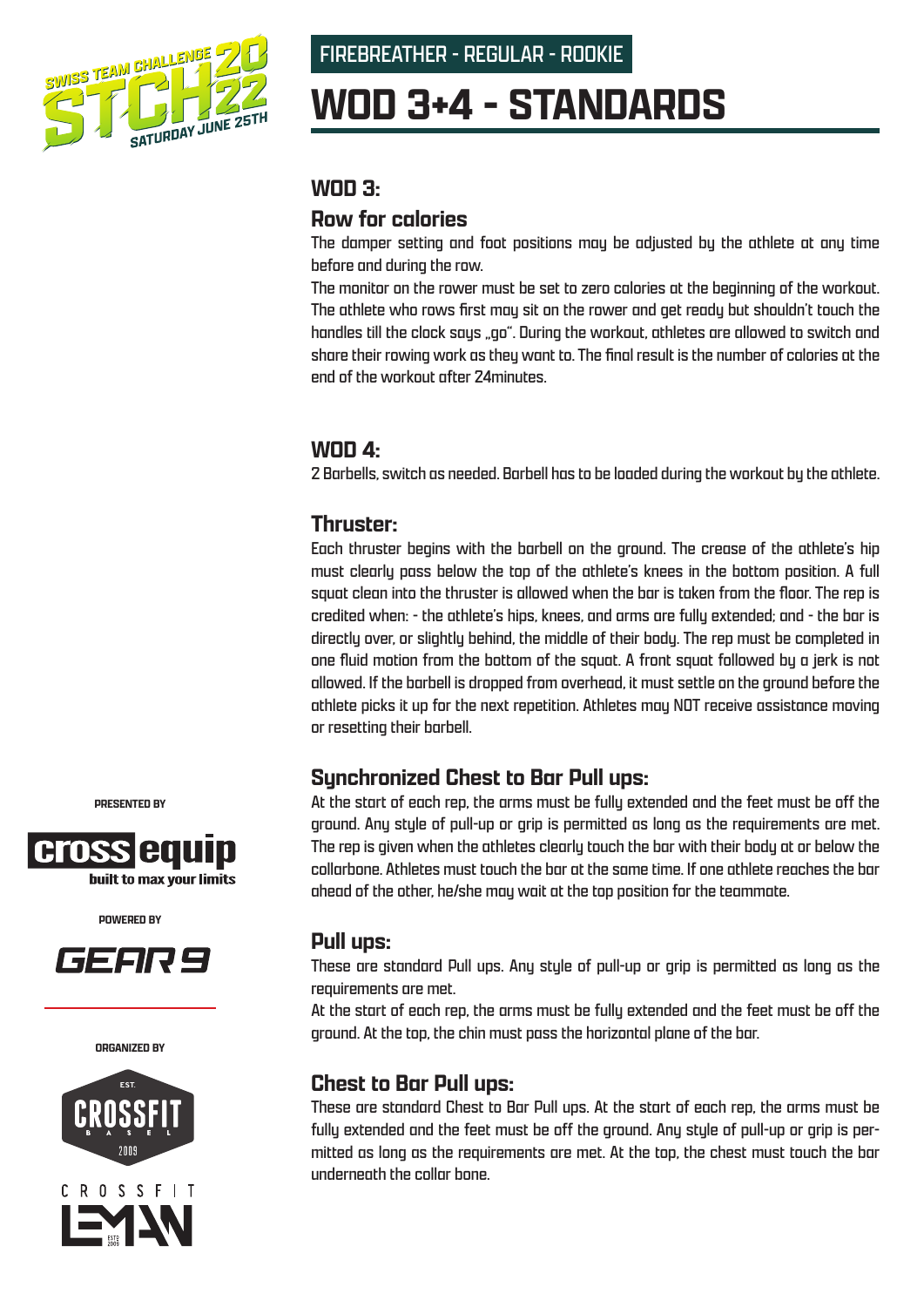

FIREBREATHER - REGULAR - ROOKIE

# **WOD 3+4 - STANDARDS**

### **Jumping (Chest to bar) Pull ups:**

For jumping (Chest to Bar) Pull ups, the bar should be set up so it is at least 6 inches / 15cm above the top of the athlete's head when standing tall. At the bottom of each repetition, The arms must be fully extended.

## **Squat / Power Snatch:**

The barbell begins on the ground and must be lifted overhead in one motion. (This is not ground-to-overhead any way.) Touch-and-go is permitted. No bouncing or dropping and catching the barbell on the rebound. Once dropped, the barbell must settle on the ground before the athlete begins the next repetition.

NOTE:

For the Firebreather division: A power snatch followed by an overhead squat will not be allowed.

For the Regular division: The athletes may do a power snatch, pause or stand, and then proceed to the bottom of the overhead squat.

For the Rookies: Power Snatch / catching the bar above parallel is fine!

The barbell must come to full lockout overhead, with the hips, knees and arms fully extended, and the bar directly over or slightly behind the middle of the body.

### **Toes to bar:**

In the toes to bar, the athlete must go from a full hang to having the toes touch the pull up bar. Both feet must be in contact with the bar at the same time, inside the hands. The arms and hips must be fully extended at the bottom, and the feet must be brought back behind the bar and behind the body.

### **Synchronized Toes to bar:**

Both athletes begin by hanging from the pull-up bar with arms extended. The heels must be brought back behind the bar. Overhand, underhand, or mixed grips are all permitted. The rep is given when both athletes' feet contact the bar between the hands at the same time. If one athlete reaches the finish position ahead of the other, they may hold that position for the other athlete. Any part of the feet may make contact with the bar.

### **Hanging knee raises:**

The arms and hips must be fully extended at the bottom and the feet must be brought back behind the bar and behind the body.

At the top of the repetition the athlete must raise their knees above the height of their hips.

## **Squat Clean & Jerk:**

The barbell begins on the ground. Touch and go is permitted. No bouncing or dropping and catching the barbell on the rebound. Once dropped, the barbell must settle on the ground before beginning the next repetition.

For the Clean:

Firebreathers and Regulars have to do a full Squat Clean / pass through a full squat with hips below the knees.

Rookies may do a Power Clean / receiving the barbell above parallel.

**PRESENTED BY**



**POWERED BY**



**ORGANIZED BY**